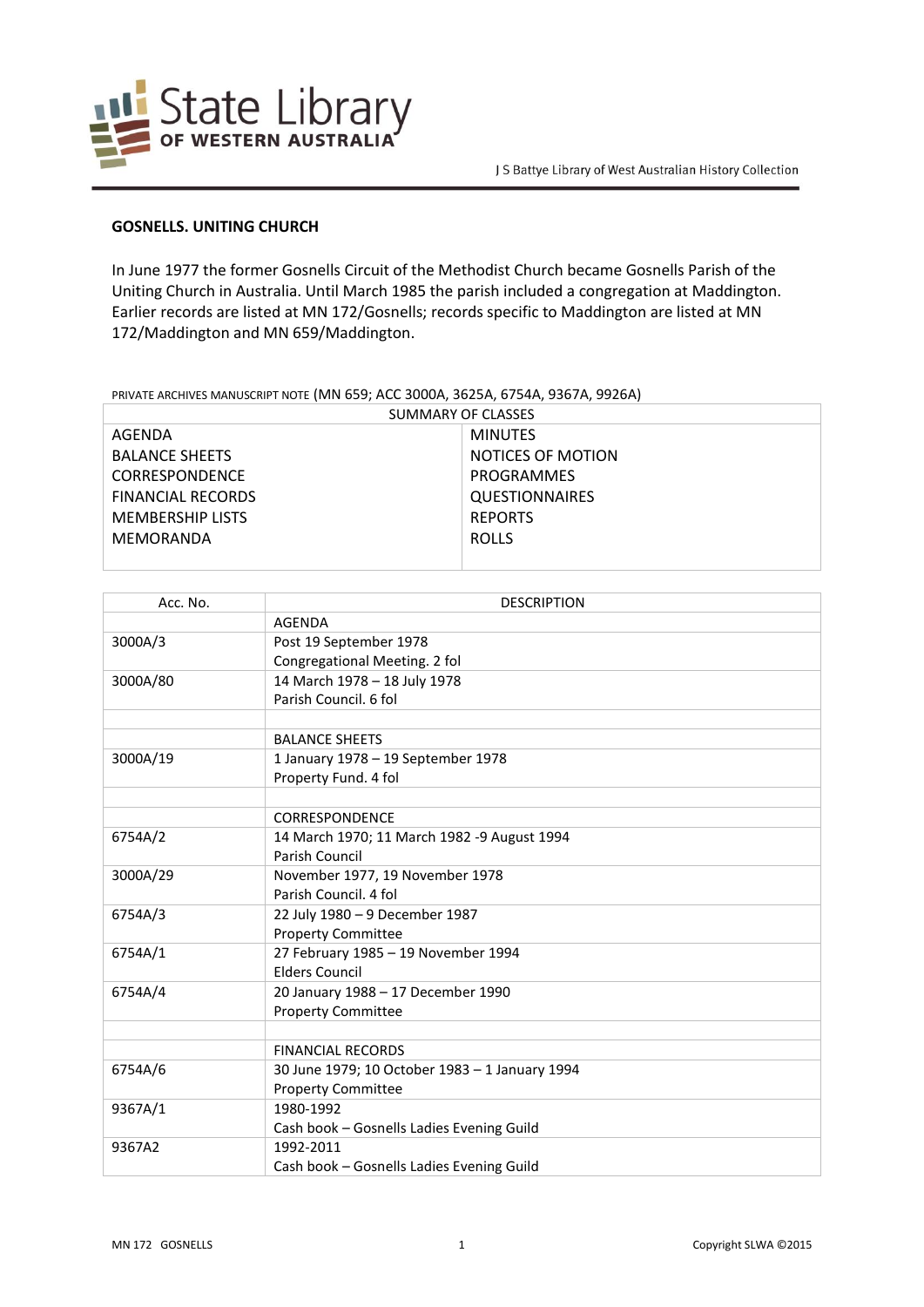

| Acc. No.  | <b>DESCRIPTION</b>                                                                  |
|-----------|-------------------------------------------------------------------------------------|
| 6754A/5   | 30 September 1992 - 31 July 1994                                                    |
|           | Parish Funds                                                                        |
|           |                                                                                     |
|           | <b>MEMBERSHIP LISTS</b>                                                             |
| 6754A/7   | 30 March 1986 - 10 August 1986                                                      |
|           | Members of Ashburton Drive Services                                                 |
|           |                                                                                     |
|           | MEMORANDA                                                                           |
| 3000A/53  | 21 January 1980 Parish Council                                                      |
|           |                                                                                     |
|           | <b>MINUTES</b>                                                                      |
| 9367A/3   | March 1975-1 May 1976 (pre-union) to September 2000                                 |
|           | <b>Gosnells Ladies Evening Guild</b>                                                |
| 9926A/1   | 14 September 1995 - 10 November 2005                                                |
|           | <b>Gosnells Ladies Guild</b>                                                        |
| 6754A/8   | 10 July 1977 - 19 March 1989                                                        |
|           | <b>Congregational Meetings</b>                                                      |
| 3000A/59  | 20 November 1977, 4 August 1978                                                     |
|           | Finance Committee. 4 fol                                                            |
| 6754A/11  | 11 May 1982 - 11 September 1990                                                     |
|           | <b>Property Committee</b>                                                           |
| 6754A/10  | 27 March 1983 - 9 August 1994                                                       |
|           | <b>Parish Council Minutes</b>                                                       |
| 6754A/9   | 2 March 1993 - 15 November 1994                                                     |
|           | <b>Elders Council</b>                                                               |
| 9367A/4   | 24 October 2000-23 November 2004                                                    |
|           | Tuesday Guild Fellowship                                                            |
| 9367A/5   | 20 February 2005-23 September 2008                                                  |
|           | Tuesday Guild Fellowship                                                            |
|           |                                                                                     |
|           | NOTICES OF MOTION                                                                   |
| 3000A/85  | 16 August 1977 Parish Council. 2 fol                                                |
|           |                                                                                     |
|           | PROGRAMMES                                                                          |
| 3000A/91  | 3 August 1978                                                                       |
|           | North Peel Presbytery Women's Festival (held at Gosnells)                           |
| 3625A/1   | March [1984] - March 1985                                                           |
|           | "Teenscene" [Youth Group]                                                           |
|           |                                                                                     |
|           | <b>QUESTIONNAIRES</b>                                                               |
| 3000A/92  | 1978 Recreation Committee: Parish Camp. 8 fol                                       |
|           |                                                                                     |
|           | <b>REPORTS</b>                                                                      |
| 3000A/101 | 10 fol<br>15 November 1977, 18 June 1978 Financial.                                 |
| 3000A/112 | October 1978 Property. 4 fol                                                        |
| 3000A/8   | 17 June 1979 Council of Elders                                                      |
| 3000A/111 | 17 June 1979 Minister's Report. 2 fol                                               |
| 6754A/13  | 1979; 1984 - 1992                                                                   |
|           | Carinya, Choir, Gosnells Elders Council, Gosnells Congregation, Happy Home          |
|           | Entertainers, Kids' Club, Ladies Guilds, Maddington Congregation, Men's Fellowship, |
|           | Parish Planning Day, Sunday School, Teenscene                                       |
| 6754A/12  | 22 August 1995 - 21 April 1997                                                      |
|           | Gosnells Out-of-School Care Centre (also contains Minutes and Financial Statements  |